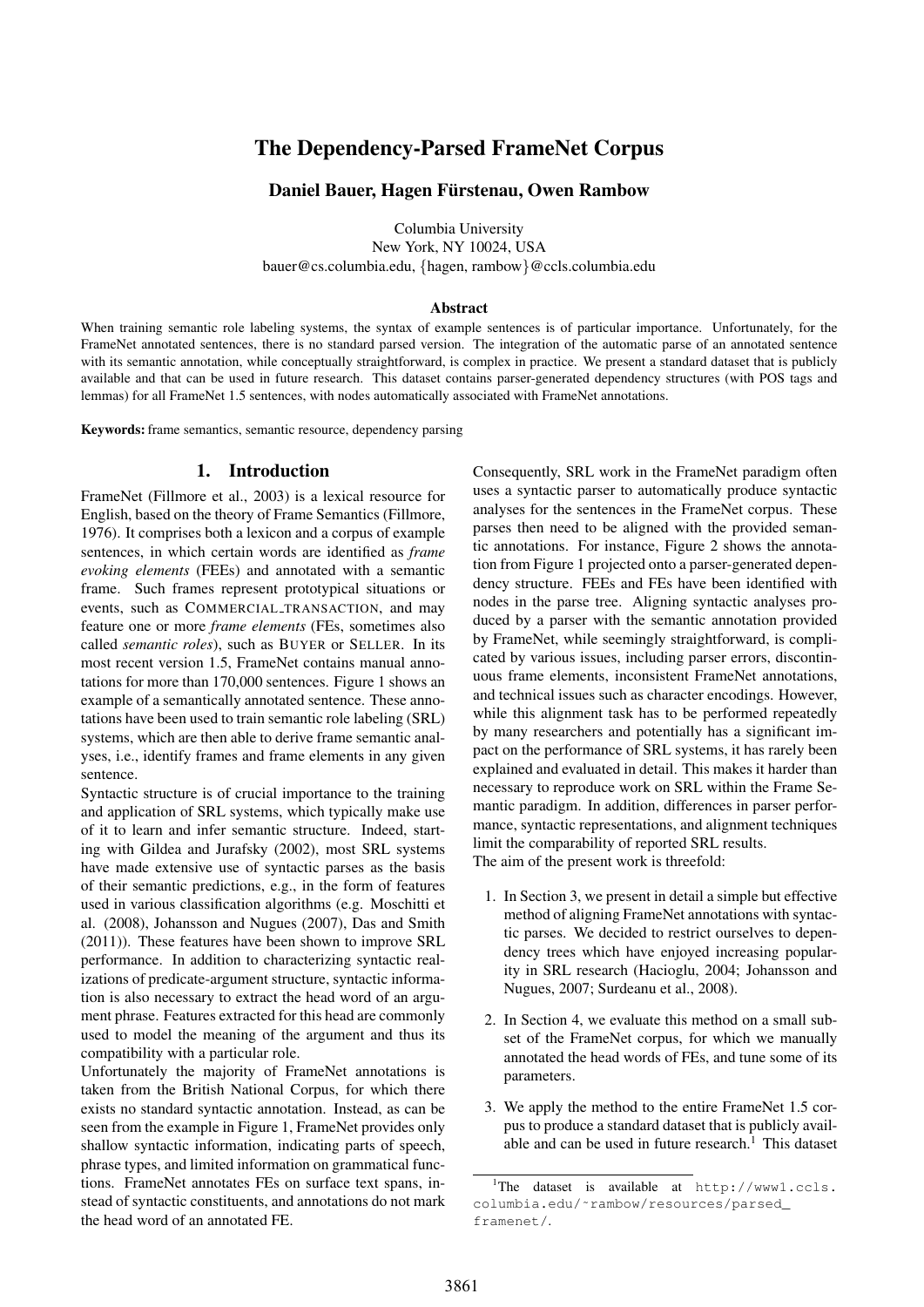|        | She   | wrinkled      | her        | nose      | 1n             | disapproval |     |
|--------|-------|---------------|------------|-----------|----------------|-------------|-----|
| Frame: |       | Body_movement |            |           |                |             |     |
| FE:    | Agent |               |            | Body_part | Internal_cause |             |     |
| POS:   | PNP   | VVD           | <b>DPS</b> | NN1       | <b>PRP</b>     | NN1         | PUN |
| PT:    | NP    |               | NP         |           | РP             |             |     |
| GF:    | Ext   |               |            | Obi       | Dep            |             |     |

Figure 1: Example FrameNet annotation. FEs and FEEs are annotated over text spans. Additional information about parts of speech (POS), phrase types (PT), and grammatical functions (GF) is provided.



Figure 2: FrameNet annotation projected onto a dependency graph produced by an automatic parser. FEs and FEEs are assigned to nodes in the parse tree.

contains dependency parses (with POS tags and lemmas) for all FrameNet 1.5 annotations, including perdependency-node annotation of FEEs and FEs. We also include the split into training and test data that was used to evaluate a recent state-of-the-art SRL systems for FrameNet (Das and Smith, 2011). Section 5 describes this resource in detail.

We conclude in Section 6.

### 2. Related Work

The basic problem of parsing FrameNet sentences and aligning the resulting parses with the semantic annotations had to be addressed by most SRL systems working with the FrameNet data. In contrast, the PropBank corpus (Palmer et al., 2005) is based on the Penn Treebank and therefore already provides hand-annotated syntax, so that a similar problem does not arise. However, it follows a different paradigm of semantic roles (Rambow et al., 2003). Furthermore, while PropBank annotates only verbs, the FrameNet lexicon also contains frame evoking nouns, adjectives, adverbs, and prepositions.

An explicit description of different algorithms for the task at hand was previously given in (Fürstenau, 2008). However, that approach was limited to annotations of verbal FEEs. The present work provides more extensive evaluation results, confirming the robustness of our approach, reports on parameter tuning experiments, and is accompanied by a publicly available resource.

#### 3. Method

In this section, we describe our approach of merging dependency information provided by a syntactic parser and Frame Semantic annotation from the FrameNet corpus into a new resource. The resulting resource is a corpus of *semantically annotated dependency graphs*, i.e., syntactic dependency graphs in which certain nodes are marked as frame evoking elements (FEEs) or frame elements (FEs) of specific semantic frames.

While describing the various processing steps involved in creating a unified resource, we will leave certain parameters unspecified. These will be empirically optimized in the following Section 4. In Section 5, we will then describe technical details of the resulting publicly available resource.

### 3.1. Parsing

FrameNet contains the tokenized plain texts of each annotated sentence. We extract these sentences and parse them with the Stanford Parser (Klein and Manning, 2003)<sup>2</sup>, setting it up to produce dependency analyses. In particular, we consider Stanford Dependencies (de Marneffe et al., 2006) in either of the two modes basicDependencies and CCPropagatedDependencies. The main difference between these are that the latter "collapses" prepositions into edge labels and does not guarantee that the dependency graph is a tree (it may not even by acyclic), both of which can allow the syntactic dependencies to better reflect the semantics of a sentence. Since there are advantages and disadvantages to either dependency representation, we experimented with both, and offer two versions of the final resource, built on either kind of syntax.

Instead of only considering the most probable parse, we let the parser output the 50 best parses of each sentence. In Section 3.3.3, we will describe how our method makes use of competing syntactic analyses. Section 4 then shows the impact of the number n of considered parses ( $n \leq 50$ ) on the quality of the resulting resource.

#### 3.2. Preprocessing

In preparation for the merging of syntactic parses and semantic annotation, we transform the FrameNet annotation, which is based on character indices of substrings, into token-based annotation. Since the sentences in FrameNet are already tokenized, we simply split each sentence string at white space characters and number the resulting tokens, starting at 1. Each FEE or FE in FrameNet comes annotated as a (not necessarily continuous) subset of the characters of the sentence. We convert such an annotation into a set of token numbers by considering each token whose set

<sup>&</sup>lt;sup>2</sup>version 2.0.1, available at http://nlp.stanford. edu/software/lex-parser.shtml.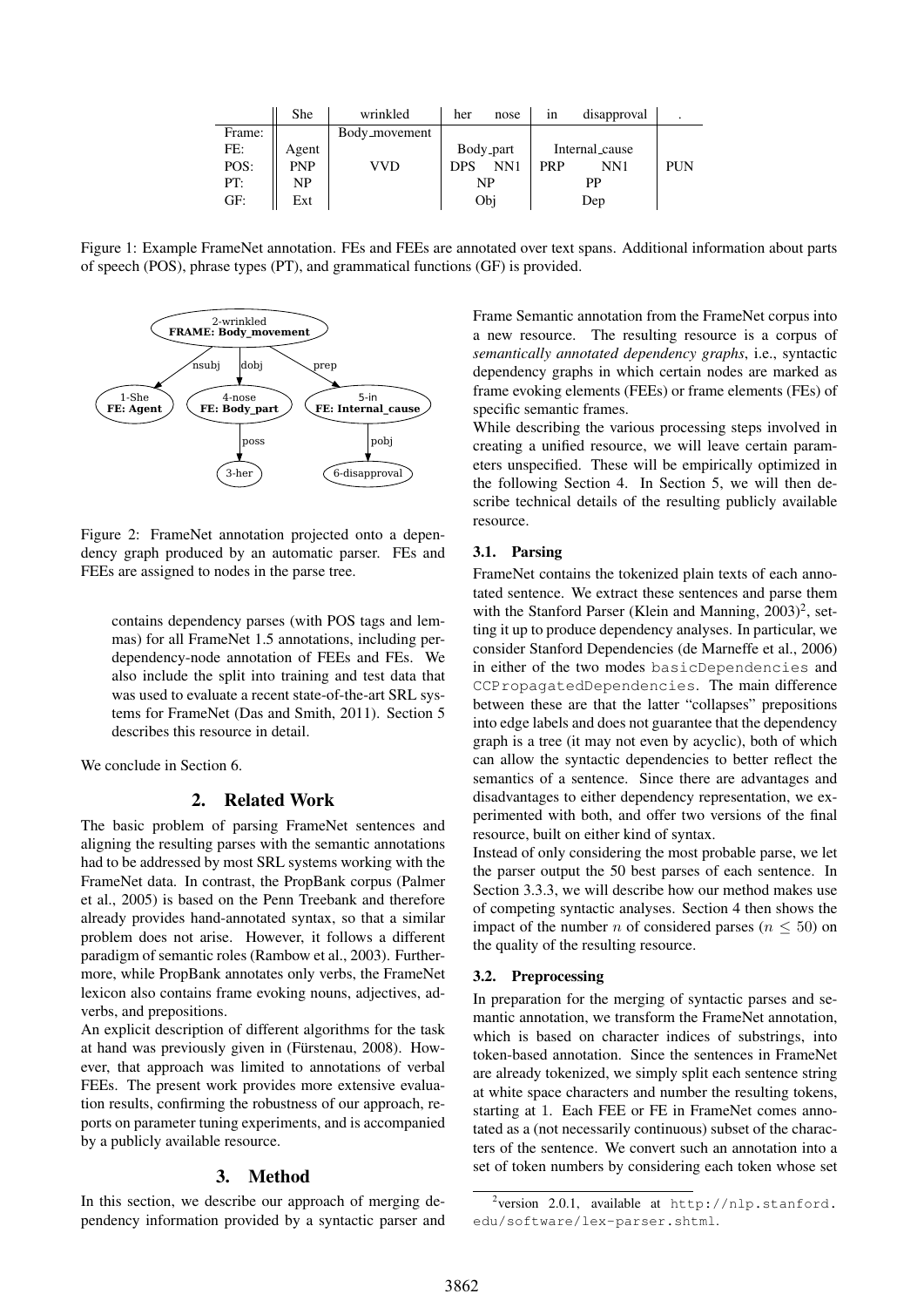of characters is completely contained within the set of annotated characters. For example, the annotation of the FE *Body part* in Figure 1 would be converted from the index set  $\{13, \ldots, 20\}$  into the token number set  $\{3, 4\}$ .

### 3.3. Annotation Mapping and Parse Selection

For each sentence in the FrameNet corpus, we consider its frame annotation and the  $n$  best syntactic parses. Our goal is to select one of these parses, and for each annotated frame to identify one dependency graph node as the FEE and one node as the head word of each FE, as illustrated in Figure 2. We reach both of the goals at the same time by *mapping* the semantic annotations onto the  $n$  best parses one after another (starting with the best parse). While ideally the syntactic parse would be completely compatible with the semantic annotation, we find that due to various reasons the match is not perfect in every case. We therefore measure the quality of the mapping (in terms of precision and recall, as detailed below) and select the parse that is most compatible with the semantic annotation. The intuition here is that the manual semantic annotation is able to implicitly resolve syntactic ambiguities, such as the correct attachment of prepositional phrases, and thereby guide our process of parse selection. This will be confirmed in our experiments in Section 4. In the following, we now describe separately how we map FEEs and FEs onto a given dependency graph.

#### 3.3.1. Mapping the FEE

For each annotated frame, exactly one graph node is to be marked as its FEE. In most cases, this is straightforward, since the annotation of the FEE consists of only a single token, which is represented by a single node in the dependency graph.

However, it may happen that no graph node corresponds to the annotated FEE. This is the case for frame evoking prepositions if the parser is producing dependency graphs in mode CCPropagatedDependencies, which removes prepositions from the dependency graph and includes (collapses) them into edge labels. We skip such frame, as there is no obvious way of representing them on the given syntactic analyses. However, they are included in the case of basicDependencies.

It may also happen that the annotated FEE comprises more than one dependency graph node. This usually happens in the case of particle verbs (such as *break up*) or compound nouns (such as *brand name*). In this case, we choose the node that dominates most of the others within the set of the FEE tokens. In case of a tie between such nodes, we choose the first of them in linear sentence order. This simple heuristic takes care of the frequent cases of particle verbs and compound nouns (by the dominance criterion) and is robust in most other cases.

### 3.3.2. Marking FEs by Finding Head Words

For each FE of each annotated frame, our goal is to identify a single dependency graph node that represents its syntactic head. Unfortunately, FrameNet does not annotate head words of FEs, but only their whole textual spans. For a given FE, we therefore consider each node of the given dependency graph in turn and compare the set of nodes (directly or indirectly) dominated by it to the set of annotated FE tokens. Ideally, we would find exactly one node (the syntactic head of the FE) that dominates exactly the annotated FE tokens. For various reasons (mostly consisting of parse errors), it is not always possible to find such a node. For example, if in Figure 2 the parser had erroneously attached the prepositional phrase *in disapproval* under the head *nose*, then there would be no node that dominates exactly the two words *her* and *nose*. We therefore search for the node that matches the given set of FE tokens *as closely as possible*. To measure this fit, we employ precision and recall of the set of dominated nodes with respect to the set of FE tokens. Specifically, we compute a weighted  $F<sub>β</sub>$ score between precision (P) and recall (R), with the optimal value of  $\beta$  to be determined in Section 4:

$$
F_{\beta} = (1 + \beta^2) \cdot \frac{P \cdot R}{\beta^2 P + R}
$$

We use the following algorithm to select a graph node for a given set of FE tokens. In comparison to a naive search in arbitrary order, it is more efficient, more robust to cyclic dependency graphs, and incorporates the intuition that in case of ties certain positions of the FEE relative to the FE should be preferred:

- 1. If the set of FE tokens is empty, skip this FE. (This happens in cases of FEs that are not textually realized. We do not attempt to include these in the resulting resource.)
- 2. If the set of FE tokens has exactly one item, this is the head word.
- 3. Otherwise, start at the FEE node (identified before) and recursively traverse its dependents and their dependents, but never recurse into a node that has already been visited. Find the node that maximizes  $F_\beta$ .
- 4. Repeat (3), now starting from the direct predecessors<sup>3</sup> of the FEE node, their direct predecessors, and so on (recursively).

The head of the FE is the first node that maximizes  $F_\beta$ . In case of ties, the order of graph traversal therefore has the effect of preferring nodes dominated by the FEE over others, and nodes dominated by closer predecessors of the FEE over those dominated by more distant predecessors. In addition, we always prefer direct dependents of the FEE, as direct dominance should be the most common syntactic relation between a predicate and its semantic arguments.

#### 3.3.3. Scoring Mappings and Selecting Parses

To score the mapping of the semantic annotation onto a given parse, we compute a score for each frame, averaging over all its FEs, and then compute the average of these scores over all frames of the sentence. This results in a mapping score that quantifies the compatibility between the semantic annotation of a given sentence and any given parse. We therefore select the parse with the highest score, preferring earlier ones (i.e., more probable ones according to the parser) over later ones in case of ties.

<sup>&</sup>lt;sup>3</sup>There may be multiple direct predecessors since the dependency graphs are not guaranteed to be trees.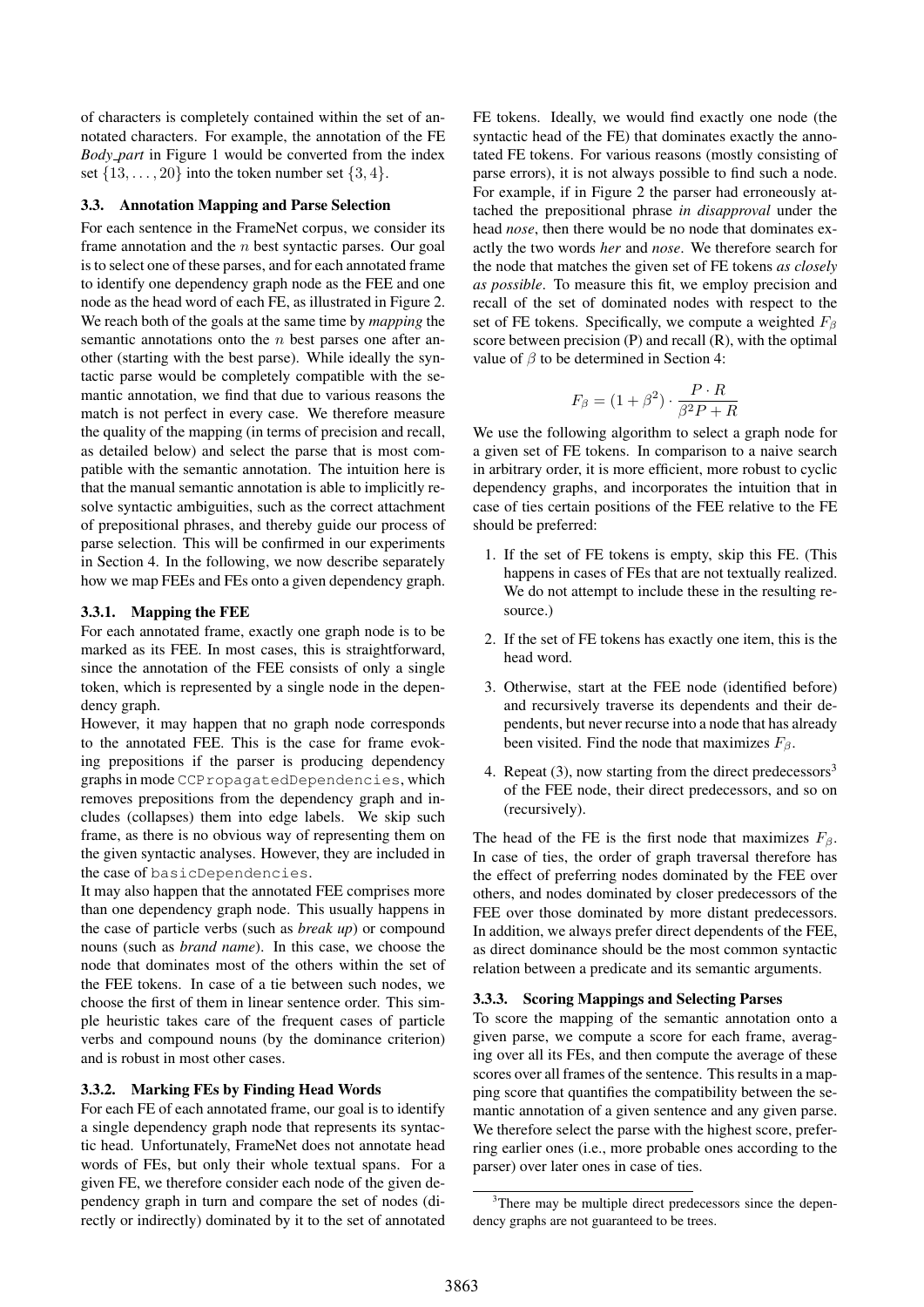

Figure 3: Accuracy of head identification compared to human annotations for different values of  $β$ .

## 4. Evaluation

When mapping FEs to nodes in the dependency structure, our method attempts to ensure that the surface string spanned by the subtree under a node corresponds to the phrase selected by FrameNet annotators as closely as possible. We wish to evaluate how successful our method is in identifying the head of an FE or FEE in the FrameNet corpus. As mentioned above, correctly identifying heads is crucial because the meaning of an FE can be approximated by the lexical meaning of the head word. In addition, evaluation schemes for frame semantic parsing, such as the one used in the SemEval'07 shared task (Baker et al., 2007), are based on 'semantic dependencies', so that correctly identifying the overall semantic dependency structure is more important than identifying exact text spans. It is therefore necessary that the training data contains correct heads words. We consider syntactic dependencies a good approximation to semantic dependencies.

To evaluate how well our method identifies head words, the three authors manually annotated syntactic and semantic heads for all FEEs and FEs in a set of frame annotations. We established the following guidelines for frequent cases requiring principled annotation decisions:

- For prepositional, phrases we annotated the complement of the preposition, as our evaluation was carried out on the parses produced in CCPropagatedDependencies mode. The same rule applied to *by*-phrases in passive constructions.
- The head of coordinations is the first conjunct. This is consistent with the Stanford Decency representation of coordinations.
- The head of proper names of individuals is their family name.
- In cases were the syntactic head differs from the semantic head, we annotated the syntactic one.

For instance, for the *Message* FE in the following example

*[She]Speaker expressed a warm opinion of the piece and askedRequest [for more of her work]Message.*

we annotated the syntactic head *more* (according to the first rule), and not the semantic head *work* (according to the last rule).

We randomly sampled 400 sentences from the lexicographic part of FrameNet 1.5, which contain one frame annotation each. Each annotator worked on 100 sentences. An additional set of 100 sentences was annotated by all three. We found inter-annotator agreement on these sentences to be high (94% average pairwise agreement). The final evaluation set contained the majority annotation for the common sentences and the 300 sentences with a single annotator.

Given the set of sentences with manual head annotations, we can evaluate the output of different versions of our method. We present two experiments, showing the effect of two different parameters: the parameter  $\beta$  in the  $F_\beta$  score used to score the fit between semantic annotation and syntactic analysis, and the number  $n$  of syntactic analyses of each sentence considered for reranking (the n-best analyses proposed by the parser). We perform these experiments using the CCPropagatedDependencies option of the Stanford Parser.

Figure 3 shows the influence of the parameter  $\beta$ , ranging from 0.5 to 8.0 on a logarithmic scale, on the accuracy of the head identification. Observing that the accuracy grows monotonically, we also show the limit case of  $\beta = \infty$ , i.e., choosing the head node to maximize recall. The parameter *n* was fixed at  $n = 1$  for this experiment, i.e., we only considered the first-best parse instead of selecting the parse that produced the highest mapping score. The experiment shows that the optimal value of  $\beta$  is in fact  $\beta = \infty$ . In the creation of our resource, we therefore ignore the precision score of the match between a graph node and the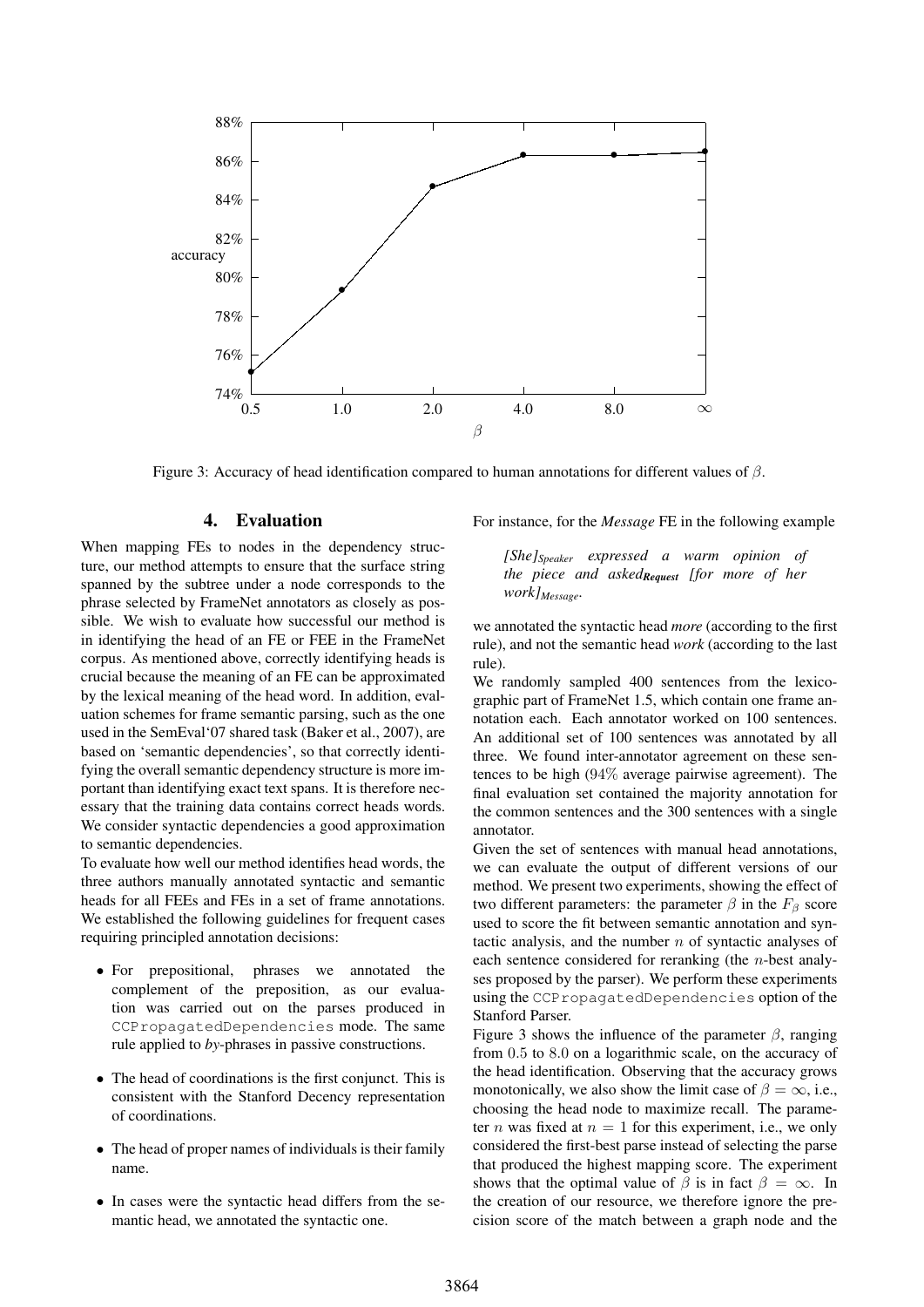

Figure 4: Accuracy of head identification compared to human annotations for different values of  $k (\beta = \infty)$ .

FrameNet annotation and use only recall for scoring. The high accuracy with  $\beta = \infty$  shows that the parser is generally good at attaching all relevant words within an FE or FEE as descendants below the head word, but this subtree may include other irrelevant lexical material as well.

In Figure 4, we similarly show the influence of the number of alternative parses suggested by the parser on head identification accuracy. As can be seen, choosing the best-fitting parse among the  $n$ -best parses, i.e. the parse that maximizes the overall mapping score, strongly increases the accuracy of the identified head words over always choosing the most likely parse. Up to  $n = 30$  accuracy increases with n, while we do not observe further improvement for a larger number of parses. In the creation of our resource, we therefore consider the 30 most likely parses proposed by the parser for each sentence.

## 5. Resource

We apply the method described in Section 3 to the full lexicographic corpus and the fulltext annotations of FrameNet 1.5. The result is represented in a variant of the column-based format used by the CoNLL-2008 Shared Tasks on dependency parsing (Surdeanu et al., 2008): Each word token is represented by a single line, with consecutive sentences in the same file separated by empty lines. Each line consists of at least the following 10 fields, separated by tabulator characters:

- 1. sequential token ID, starting at 1 for each sentence
- 2. word form
- 3. lemma of the word (according to TreeTagger $4$ )
- 4. POS tag included in FrameNet
- 5. POS tag according to TreeTagger
- 6-8. three empty fields for compatibility with the CoNLL-2008 format
	- 9. IDs of the syntactic heads
- 10. grammatical relations to syntactic heads

The following fields contain the semantic annotation. For each annotated frame of the sentence, there are two additional columns, the first one marking its FEE and the second one marking all the FEs. This representation makes it possible for one token to be the FEE or FE of different frames. Figure 5 shows our example sentence from Figures 1 and 2 in this format. The resource is published in two versions, with either basicDependencies or CCPropagatedDependencies.

For each sentence in the corpus, we additionally provide information on the rank of the parse (n-best) selected by our algorithm, the mapping score, and a random sentence ID (RID). The latter may function as a convenient way for future work using the provided resource to uniquely characterize a specific subset of the sentences, e.g., as training or test set in semantic role labeling. Since these IDs were randomly shuffled over the whole corpus, a random sample could be specified, e.g., as "RIDs 1–1000" and be reproduced by anyone working with our resource.

In addition to the parsed dataset itself we provide the split of the FrameNet fulltext annotations used by Das and Smith (2011) to evaluate their SRL system. This data is provided as stand-off annotations. We also include a mapping from RIDs to FrameNet sentence IDs.

Because the Stanford Parser produces output that is tokenized and normalized according to the Penn Treebank convention, our data set differs from the FrameNet plaintext. Although evaluations for FrameNet style SRL are based on semantic dependency structures (Baker et al., 2007), evaluation scripts build these structures internally from frame element text spans. To be able to evaluate SRL systems trained on our data set we provide a script to re-align parsed

<sup>4</sup> available at http://www.ims.uni-stuttgart.de/ projekte/corplex/TreeTagger/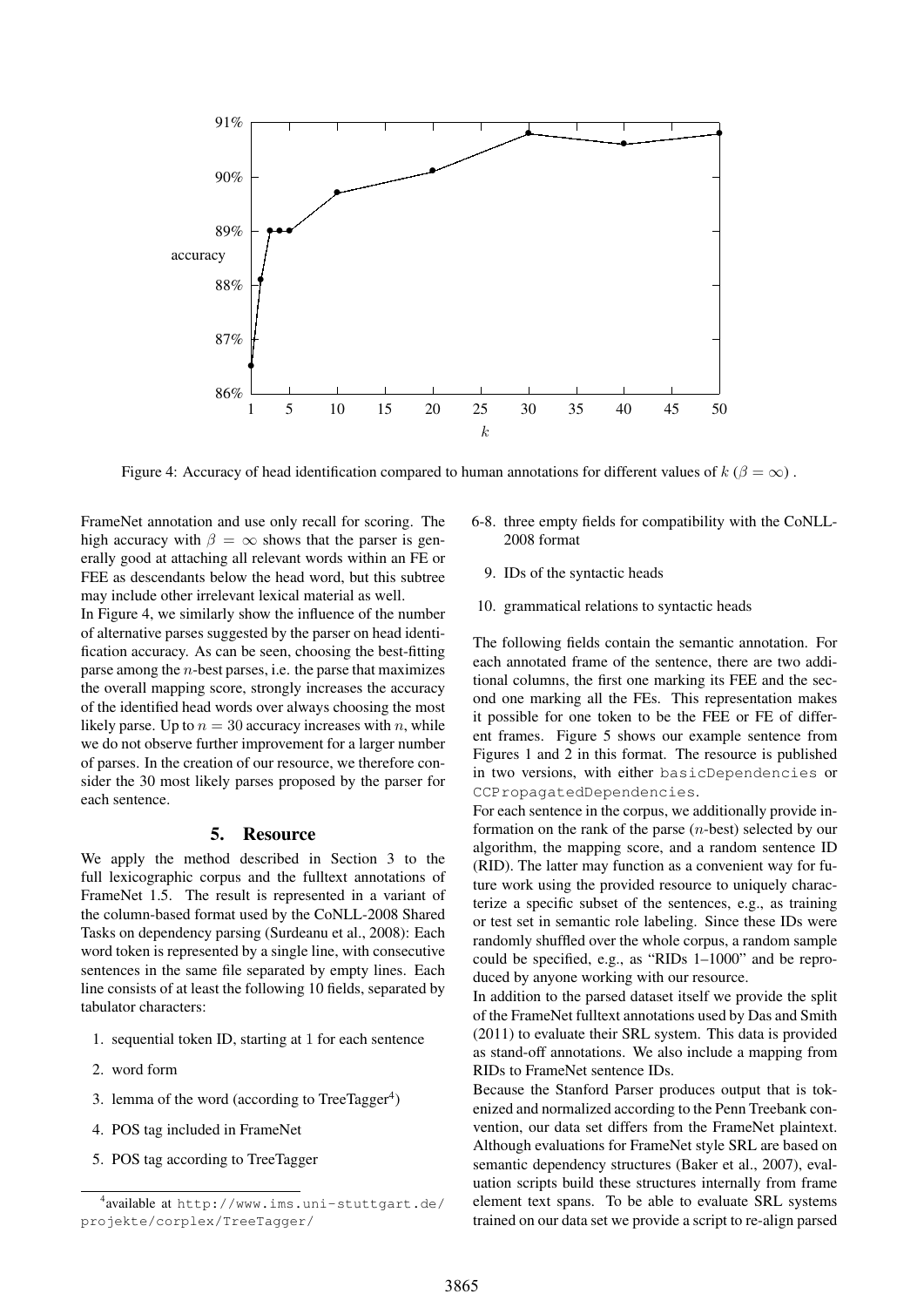| ID | <b>FORM</b> | <b>LEMMA</b> | <b>FN-POS</b> | <b>POS</b> |        |  | <b>HEAD</b> | <b>DEPREL</b> | <b>FRAME</b>             | FE                       |
|----|-------------|--------------|---------------|------------|--------|--|-------------|---------------|--------------------------|--------------------------|
|    | She         | she          | <b>PNP</b>    | <b>PRP</b> |        |  |             | nsubj         | -                        | Agent                    |
|    | wrinkled    | wrinkel      | <b>VVD</b>    | VBD        |        |  |             | -             | Body_movement            |                          |
|    | her         | her          | <b>DPS</b>    | PRP\$      |        |  |             | poss          | $\overline{\phantom{a}}$ | $\overline{\phantom{a}}$ |
|    | nose        | nose         | NN1           | NN         |        |  |             | dobj          | $\qquad \qquad$          | Body_part                |
|    | 1n          | 1n           | PRP           | IN         |        |  |             | prep          | -                        | Internal_cause           |
| O  | disapproval | disapproval  | NN1           | NN         |        |  |             | pobj          | $\overline{\phantom{a}}$ | $\overline{\phantom{a}}$ |
| −  |             |              | <b>PUN</b>    | $\cdot$    | $\sim$ |  |             |               | $\overline{\phantom{0}}$ | $\overline{\phantom{m}}$ |

Figure 5: The sentence from Figure 2 as it appears in the final resource (in the version with basicDependencies).

FrameNet with the original annotations, which generates new FrameNet fulltext annotations with our preprocessing.

# 6. Conclusion

This paper presented an effective method for enriching the frame annotations of FrameNet 1.5 with dependency structures generated by the Stanford Parser. Our algorithm maps each frame evoking element or frame element to a node in the dependency parse. It chooses the dependency node that maximizes the  $F_\beta$ -score between the tokens contained within an annotation span and the nodes within a subtree of the dependency parse. We evaluate how effectively this method selects the correct syntactic head word of each annotation span, as defined by human annotators. We find that setting  $\beta = \infty$ , i.e. considering only token recall, performs best. We also use the mapping algorithm for parse selection. From the set of  $n$ -best parses proposed by the dependency parser we select the parse that maximizes the average  $F_\beta$  score over all selected nodes. Our experiments show that the optimal value for  $n$  is 30. With these best parameters we reproduce hand-annotated syntactic heads with an accuracy of close to 91%.

The resulting resource, which also contains POS tags, lemmas, and a standard split into training and test data, is publicly available for download. We hope that Parsed FrameNet will make results obtained by different researcher more comparable, and that it will facilitate and ease new work on semantic role labeling within the FrameNet paradigm.

### 7. Acknowledgments

This material is based upon work supported by the National Science Foundation under Grant No.IIS-0904361 and the Intelligence Advanced Research Projects Activity (IARPA) via Department of Interior National Business Center (DoI/NBC) contract number D11PC20153. The U.S. Government is authorized to reproduce and distribute reprints for Governmental purposes notwithstanding any copyright annotation thereon. Disclaimer: The views and conclusions contained herein are those of the authors and should not be interpreted as necessarily representing the official policies or endorsements, either expressed or implied, of IARPA, DoI/NBC, or the U.S. Government.

### 8. References

C. Baker, M. Ellsworth, and K. Erk. 2007. Semeval'07 task 19: frame semantic structure extraction. In *Proceedings* *of the 4th International Workshop on Semantic Evaluations*, pages 99–104. Association for Computational Linguistics.

- Dipanjan Das and Noah A. Smith. 2011. Semi-supervised frame-semantic parsing for unknown predicates. In *Proceedings of the 49th Meeting of the Association for Computational Linguistics*, pages 1435–1444.
- Marie-Catherine de Marneffe, Bill MacCartney, and Christopher D. Manning. 2006. Generating typed dependency parses from phrase structure parses. In *Proceedings of LREC 2006*.
- Charles J. Fillmore, Christopher R. Johnson, and Miriam R. L. Petruck. 2003. Background to FrameNet. *International Journal of Lexicography*, 16:235–250.
- Charles J. Fillmore. 1976. Frame semantics and the nature of language. *Annals of the New York Academy of Sciences: Conference on the Origin and Development of Language and Speech*, 280:20–32.
- Hagen Fürstenau. 2008. Enriching frame semantic resources with dependency graphs. In *Proceedings of the 6th Language Resources and Evaluation Conference*, pages 1478–1484, Marrakech, Morocco.
- Daniel Gildea and Daniel Jurafsky. 2002. Automatic labeling of semantic roles. *Computational Linguistics*, 28(3):245–288.
- K. Hacioglu. 2004. Semantic role labeling using dependency trees. In *Proceedings of the 20th international conference on Computational Linguistics*, page 1273. Association for Computational Linguistics.
- Richard Johansson and Pierre Nugues. 2007. Lth: semantic structure extraction using nonprojective dependency trees. In *Proceedings of of SemEval*.
- Dan Klein and Christopher D. Manning. 2003. Accurate unlexicalized parsing. In *Proceedings of the 41st Meeting of the Association for Computational Linguistics*, pages 423–430.
- A. Moschitti, D. Pighin, and R. Basili. 2008. Tree kernels for semantic role labeling. *Computational Linguistics*, 34(2):193–224.
- Martha Palmer, Daniel Gildea, and Paul Kingsbury. 2005. The Proposition Bank: An annotated corpus of semantic roles. *Computational Linguistics*, 31(1):71–106.
- Owen Rambow, Bonnie Dorr, Karin Kipper, Ivona Kučerová, and Martha Palmer. 2003. Automatically deriving tectogrammatical labels from other resources: A comparison of semantic labels across frameworks. *The Prague Bulletin of Mathematical Linguistics*, (79–